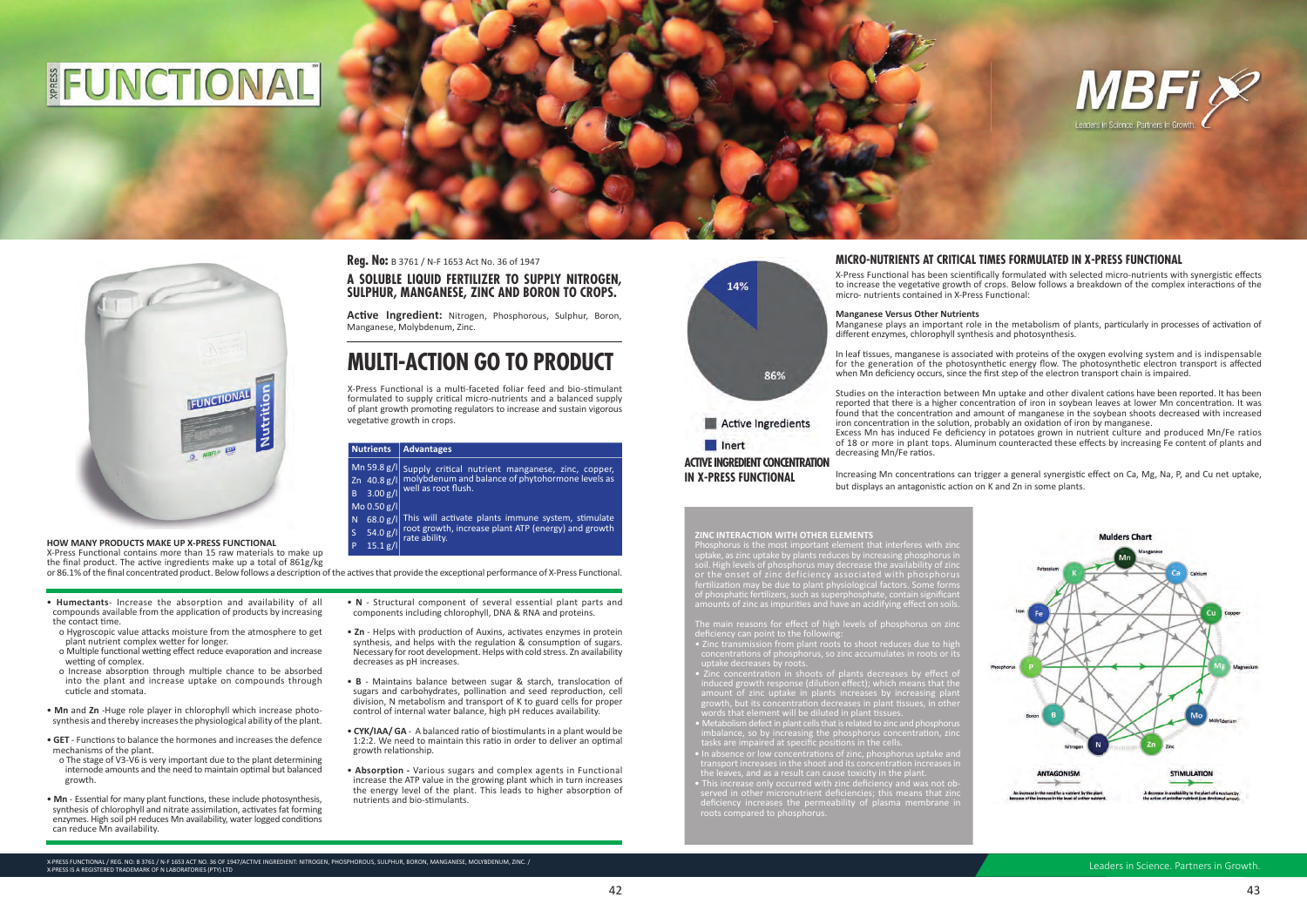Leaders in Science. Partners in Growth.

# FUNCTIONAL



### **BORON INTERACTION WITH OTHER ELEMENTS**

is and alteration in the absorption and accumulation of other ions. For example, the interactions of P-Mg and Ca-Mg in some plants wer aused by varying B supply in a sand culture study. It was suggested that B may be a component of one or more interactions or that comple ins involving more than two elements may exist

lesearch has shown that the concentration of Mn in the leaf blade of cotton was increased with low and high B in the substrate, while th concentrations of Cu, Fe and Zn drastically declined due to the interaction of Mn with these micro-nutrients.

has been shown to have significantly positive correlation between Fe-P, Ca-P and P, Fe and Ca and it is suggested that the differential absorpti f these nutrients could be governed by B through a large or small nutrient absorption and distribut

B has negative and non-significant correlations between leaf N and Ca, leaf Mg and Ca, leaf P and Ca and leaf K and Ca. It can be concluded from literature that B plays a role in the nutrient interactions within the plant, but it is still not clear whether B is directly or indirectly on incruture that B plays a role in the nutrient interactions whilm the plant, but it is sum not clear whether<br>volved in the interaction of certain nutrients, however, the nature of these complex interactions is still obsc

### **MOLYBDENUM VERSUS OTHER NUTRIENTS**

Molybdenum deficiency occurs in highly acidic soils that are strongly weathered and leached and in soils in which the element is in an unusable form. Sulfur application may decrease Mo concentration in plants. Phosphorus generally increases the availability of Mo. This increase in Mo availability may be in part related to the reduced absorption of Mo by soil when P is applied.

### **ADVANTAGES OF X-PRESS FUNCTIONAL:**

• Supply critical nutrients manganese, zinc, copper and molybdenum, which balances the phytohormone levels and added root flush.

• This will activate plants immune system, stimulate root growth, increase plant ATP (energy) and growth rate ability.

### **COMPATIBILITY OF X-PRESS FUNCTIONAL IN TANK MIXTURES:**

• Compatible with glyphosate herbicide and conventional herbicides.



biostimulant with consistent results over a large variety of environmental conditions

increasing crop yield.

30.00 25,00 20,0 15.00 from combined statistical based and commercial side by side trials. X-Press Functional in a multi-crop foliar applied nutrient and





Graph 2: X-Press Functional is compatible with Glyphosate and other conventional herbicides. X-Press Functional supplies critical micronutrients and plant growth regulators to increase crop performance at the timing of conventional weed control interventions limiting crop set backs, improving yield and crop health.

Kriel with Mesotrione Kriel Potchefstroom with Gylphosate Potch Delmas 2 with Gylphosate Delmas







40,00  $35.0$ 



Percentage increase in yield of X-Press Functional compared to the control from 2010 to 2019 on diffrent crops at various locations



X-Press Functional at 2 L/Ha at V4 statistical age in combination with herbicides on various maize varieties in South Africa over 2 years





X-Press Functional has a balancing act of bio stimulants to ensure all biostimulants in the plant are in balance to generate vigorous vegetative growth.

Plant Growth Regulators and Bio-inducers in X-Press Functional

CYK/IAA/GA-a balanced ratio of biostimulants in a plant would be 1:2:2. We need to maintain this ratio in order to deliver an optimal growth relationship.

- Cytokinin regulates cell division, induction of organ differentiation, control of stomatal movement, delay of chlorophyll breakdown and attenuation of leaf senescence.
- Auxins in plants are essential to initiate root formation, inhibit its elongation, the differentiation of phloem elements, apical dominance and tropisms.
- Gibberellins in plants increases stem elongation and leaf expansion.